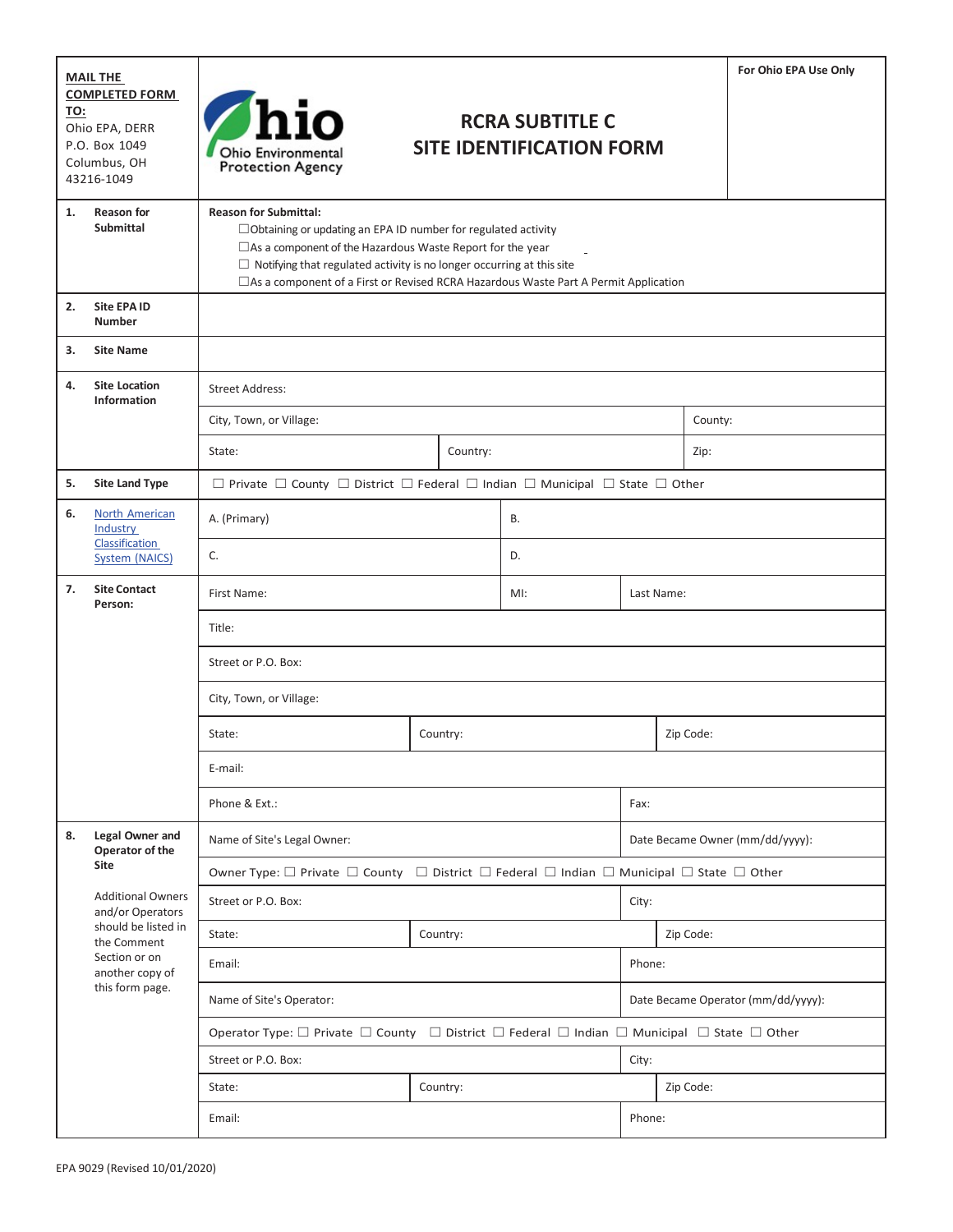| 9.                                                                                                                                                                               | Type of Regulated Waste Activity (If "Yes" Mark "X" in the appropriate boxes.)                                                                                                                                                                   |                                                                                                                                                                                                                                                                                               |  |                                                                                                                                          |                                                                                                                                                                                                                    |                    |  |  |  |  |
|----------------------------------------------------------------------------------------------------------------------------------------------------------------------------------|--------------------------------------------------------------------------------------------------------------------------------------------------------------------------------------------------------------------------------------------------|-----------------------------------------------------------------------------------------------------------------------------------------------------------------------------------------------------------------------------------------------------------------------------------------------|--|------------------------------------------------------------------------------------------------------------------------------------------|--------------------------------------------------------------------------------------------------------------------------------------------------------------------------------------------------------------------|--------------------|--|--|--|--|
| А.                                                                                                                                                                               |                                                                                                                                                                                                                                                  | <b>Hazardous Waste Activities:</b>                                                                                                                                                                                                                                                            |  |                                                                                                                                          |                                                                                                                                                                                                                    |                    |  |  |  |  |
|                                                                                                                                                                                  | 1. Generator of Hazardous Waste<br>(choose only one of the following three categories or leave                                                                                                                                                   |                                                                                                                                                                                                                                                                                               |  |                                                                                                                                          | 3. Transporter of Hazardous Waste<br>a. Transporter<br>□                                                                                                                                                           |                    |  |  |  |  |
|                                                                                                                                                                                  | blank if not a Generator)                                                                                                                                                                                                                        |                                                                                                                                                                                                                                                                                               |  |                                                                                                                                          | $\Box$<br>b. Transfer Facility (at your site)                                                                                                                                                                      |                    |  |  |  |  |
|                                                                                                                                                                                  | a. Large Quantity Generator (LQG):<br>$\Box$                                                                                                                                                                                                     |                                                                                                                                                                                                                                                                                               |  | $\Box$ 4. Treater, Storer or Disposer of Hazardous Waste (at your site)<br>Note: A hazardous waste permit is required for this activity. |                                                                                                                                                                                                                    |                    |  |  |  |  |
|                                                                                                                                                                                  |                                                                                                                                                                                                                                                  | Greater than 1,000 kg/mo (2,200 lbs.)                                                                                                                                                                                                                                                         |  |                                                                                                                                          |                                                                                                                                                                                                                    |                    |  |  |  |  |
|                                                                                                                                                                                  | of non-acute hazardous waste; or<br>$\Box$ b. Small Quantity Generator (SQG):<br>100 to 1,000 kg/mo (220-2,200 lbs.)                                                                                                                             |                                                                                                                                                                                                                                                                                               |  |                                                                                                                                          | 5. Recycler of Hazardous Waste (at your site)<br>Note: A hazardous waste permit may be required for this activity.<br>a. Recycler who stores prior to recycling<br>$\Box$                                          |                    |  |  |  |  |
|                                                                                                                                                                                  | of non-acute hazardous waste; or<br>□ c. Very Small Quantity Generator (VSQG):                                                                                                                                                                   |                                                                                                                                                                                                                                                                                               |  |                                                                                                                                          | b. Recycler who does not store prior to recycling<br>□<br>□<br>c. 72-hour Recycler                                                                                                                                 |                    |  |  |  |  |
|                                                                                                                                                                                  | Less than 100 kg/mo of non-acute hazardous waste                                                                                                                                                                                                 |                                                                                                                                                                                                                                                                                               |  |                                                                                                                                          |                                                                                                                                                                                                                    |                    |  |  |  |  |
|                                                                                                                                                                                  | If applicable, indicate other generator activities                                                                                                                                                                                               |                                                                                                                                                                                                                                                                                               |  |                                                                                                                                          | 6. Exempt Boiler and/or Industrial Furnace<br>$\Box$ a. Small Quantity On-site Burner Exemption                                                                                                                    |                    |  |  |  |  |
|                                                                                                                                                                                  |                                                                                                                                                                                                                                                  |                                                                                                                                                                                                                                                                                               |  |                                                                                                                                          | $\Box$ b. Smelting, Melting and Refining Furnace Exemption                                                                                                                                                         |                    |  |  |  |  |
|                                                                                                                                                                                  | $\Box$ d. Temporary Generator (generate from a one-time event and not<br>from on-going processes). If "Yes", provide an explanation in<br>the Comments.                                                                                          |                                                                                                                                                                                                                                                                                               |  |                                                                                                                                          |                                                                                                                                                                                                                    |                    |  |  |  |  |
|                                                                                                                                                                                  |                                                                                                                                                                                                                                                  |                                                                                                                                                                                                                                                                                               |  |                                                                                                                                          | $\Box$ 7. Underground Injection Control                                                                                                                                                                            |                    |  |  |  |  |
|                                                                                                                                                                                  | $\Box$ e. Episodic Generator (a VSQG or SQG generating hazardous<br>waste from a planned or unplanned episodic event, lasting<br>no more than 60 days, that moves you to a higher<br>generator category). If yes, you must fill out the Episodic |                                                                                                                                                                                                                                                                                               |  | $\Box$ 8. Receives Hazardous Waste from Off-site                                                                                         |                                                                                                                                                                                                                    |                    |  |  |  |  |
|                                                                                                                                                                                  |                                                                                                                                                                                                                                                  |                                                                                                                                                                                                                                                                                               |  | $\Box$ 9. United States Importer of Hazardous Waste                                                                                      |                                                                                                                                                                                                                    |                    |  |  |  |  |
|                                                                                                                                                                                  | Generator Addendum                                                                                                                                                                                                                               |                                                                                                                                                                                                                                                                                               |  |                                                                                                                                          | 10. Recognized Trader                                                                                                                                                                                              |                    |  |  |  |  |
|                                                                                                                                                                                  | 2. Biennial Hazardous Waste Report Generator Status                                                                                                                                                                                              |                                                                                                                                                                                                                                                                                               |  |                                                                                                                                          |                                                                                                                                                                                                                    | $\Box$ a. Importer |  |  |  |  |
|                                                                                                                                                                                  | (choose only one if the reason for submittal is the<br>Biennial Hazardous Waste Report)                                                                                                                                                          |                                                                                                                                                                                                                                                                                               |  |                                                                                                                                          |                                                                                                                                                                                                                    | $\Box$ b. Exporter |  |  |  |  |
|                                                                                                                                                                                  |                                                                                                                                                                                                                                                  |                                                                                                                                                                                                                                                                                               |  |                                                                                                                                          | 11. Spent Lead Acid Battery                                                                                                                                                                                        |                    |  |  |  |  |
|                                                                                                                                                                                  | $\Box$ a. Large Quantity Generator (LQG):                                                                                                                                                                                                        |                                                                                                                                                                                                                                                                                               |  |                                                                                                                                          | $\Box$ a. Importer                                                                                                                                                                                                 |                    |  |  |  |  |
|                                                                                                                                                                                  |                                                                                                                                                                                                                                                  | Greater than 1,000 kg (2,200 lbs.)                                                                                                                                                                                                                                                            |  |                                                                                                                                          | $\Box$ b. Exporter                                                                                                                                                                                                 |                    |  |  |  |  |
|                                                                                                                                                                                  | of non-acute hazardous waste was generated at the site in any<br>one month; or<br>b. Small Quantity Generator (SQG):<br>$\Box$                                                                                                                   |                                                                                                                                                                                                                                                                                               |  |                                                                                                                                          | □12. Electronic Manifest Broker                                                                                                                                                                                    |                    |  |  |  |  |
|                                                                                                                                                                                  |                                                                                                                                                                                                                                                  |                                                                                                                                                                                                                                                                                               |  |                                                                                                                                          |                                                                                                                                                                                                                    |                    |  |  |  |  |
| In one or more months, the site generated greater than 100 kg<br>(220 lbs.) but in no month, did it generate more than 1,000 kg<br>(2,200 lbs.) of non-acute hazardous waste; or |                                                                                                                                                                                                                                                  |                                                                                                                                                                                                                                                                                               |  |                                                                                                                                          | $\Box$ 13. LQG Consolidation of VSQG Hazardous Waste (an LQG notifying of<br>consolidating VSQG hazardous waste under control of the same person<br>pursuant to OAC 3745-52-17). If yes, you must fill out the LQG |                    |  |  |  |  |
|                                                                                                                                                                                  | $\Box$ c. Very Small Quantity Generator (VSQG):                                                                                                                                                                                                  |                                                                                                                                                                                                                                                                                               |  |                                                                                                                                          | Consolidation of VSQG Hazardous Waste Addendum                                                                                                                                                                     |                    |  |  |  |  |
|                                                                                                                                                                                  | The site generated no more than 100 kg (220 lbs.) of non-acute                                                                                                                                                                                   |                                                                                                                                                                                                                                                                                               |  |                                                                                                                                          |                                                                                                                                                                                                                    |                    |  |  |  |  |
| hazardous waste in any one month; or<br>$\Box$ d. Non-Generator:                                                                                                                 |                                                                                                                                                                                                                                                  |                                                                                                                                                                                                                                                                                               |  |                                                                                                                                          | 14. Notification of LQG Site Closure for a Central Accumulation Area (CAA)<br>(optional) or Entire Facility (required)                                                                                             |                    |  |  |  |  |
| The site did not generate any hazardous waste during the                                                                                                                         |                                                                                                                                                                                                                                                  |                                                                                                                                                                                                                                                                                               |  | a. $\Box$ Central Accumulation Area (CAA) or $\Box$ Entire Facility                                                                      |                                                                                                                                                                                                                    |                    |  |  |  |  |
|                                                                                                                                                                                  | calendar year.                                                                                                                                                                                                                                   |                                                                                                                                                                                                                                                                                               |  | (mm/dd/yyyy)                                                                                                                             |                                                                                                                                                                                                                    |                    |  |  |  |  |
|                                                                                                                                                                                  |                                                                                                                                                                                                                                                  |                                                                                                                                                                                                                                                                                               |  | c. Requesting New Closure Date:<br>mm/dd/yyyy)                                                                                           |                                                                                                                                                                                                                    |                    |  |  |  |  |
|                                                                                                                                                                                  |                                                                                                                                                                                                                                                  |                                                                                                                                                                                                                                                                                               |  | (mm/dd/yyy)<br>d. Date Closed:                                                                                                           |                                                                                                                                                                                                                    |                    |  |  |  |  |
|                                                                                                                                                                                  |                                                                                                                                                                                                                                                  |                                                                                                                                                                                                                                                                                               |  | $\Box$ 1. In compliance with the closure performance standards of<br>OAC rule 3745-52-17(A)(8)(c)                                        |                                                                                                                                                                                                                    |                    |  |  |  |  |
|                                                                                                                                                                                  |                                                                                                                                                                                                                                                  |                                                                                                                                                                                                                                                                                               |  | $\Box$ 2. Not in compliance with the closure performance standards of                                                                    |                                                                                                                                                                                                                    |                    |  |  |  |  |
|                                                                                                                                                                                  |                                                                                                                                                                                                                                                  |                                                                                                                                                                                                                                                                                               |  |                                                                                                                                          | OAC rule 3745-52-17(A)(8)(c)                                                                                                                                                                                       |                    |  |  |  |  |
|                                                                                                                                                                                  |                                                                                                                                                                                                                                                  |                                                                                                                                                                                                                                                                                               |  |                                                                                                                                          |                                                                                                                                                                                                                    |                    |  |  |  |  |
| 10.                                                                                                                                                                              |                                                                                                                                                                                                                                                  | Waste codes for Federally Regulated Hazardous Wastes. Please list the codes for the federally regulated hazardous waste handled at your site.<br>List them in the order they are presented in the regulations (e.g., D001, D003, F007, U112). Use an additional page if more space is needed. |  |                                                                                                                                          |                                                                                                                                                                                                                    |                    |  |  |  |  |
|                                                                                                                                                                                  |                                                                                                                                                                                                                                                  |                                                                                                                                                                                                                                                                                               |  |                                                                                                                                          |                                                                                                                                                                                                                    |                    |  |  |  |  |
|                                                                                                                                                                                  |                                                                                                                                                                                                                                                  |                                                                                                                                                                                                                                                                                               |  |                                                                                                                                          |                                                                                                                                                                                                                    |                    |  |  |  |  |
|                                                                                                                                                                                  |                                                                                                                                                                                                                                                  |                                                                                                                                                                                                                                                                                               |  |                                                                                                                                          |                                                                                                                                                                                                                    |                    |  |  |  |  |
|                                                                                                                                                                                  |                                                                                                                                                                                                                                                  |                                                                                                                                                                                                                                                                                               |  |                                                                                                                                          |                                                                                                                                                                                                                    |                    |  |  |  |  |
|                                                                                                                                                                                  |                                                                                                                                                                                                                                                  |                                                                                                                                                                                                                                                                                               |  |                                                                                                                                          |                                                                                                                                                                                                                    |                    |  |  |  |  |
|                                                                                                                                                                                  |                                                                                                                                                                                                                                                  |                                                                                                                                                                                                                                                                                               |  |                                                                                                                                          |                                                                                                                                                                                                                    |                    |  |  |  |  |